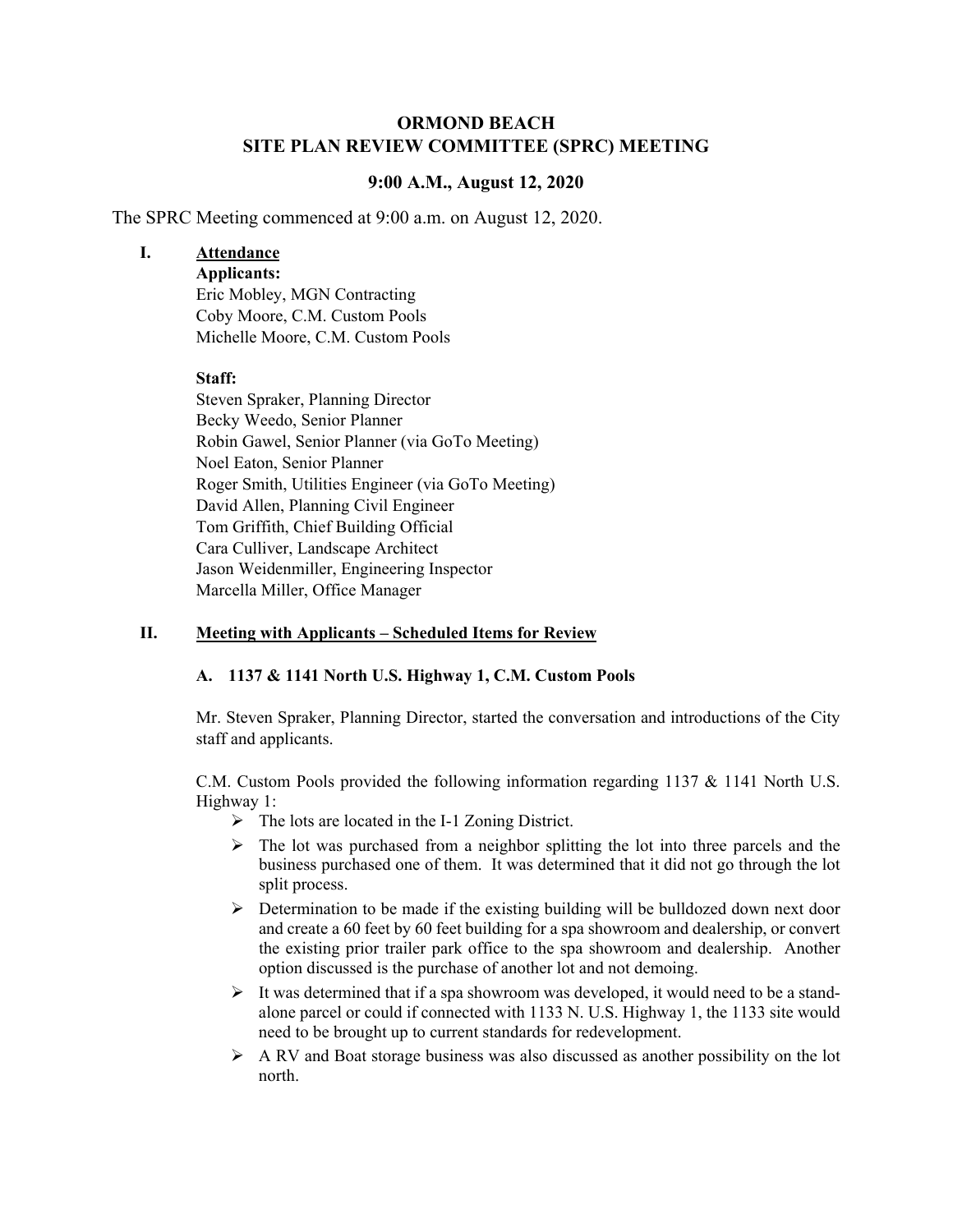Members of the SPRC, Mr. Steven Spraker, Planning Director; Ms. Becky Weedo, Senior Planner; Ms. Robin Gawel, Senior Planner; Ms. Noel Eaton, Senior Planner; Mr. Tom Griffith, Chief Building Official; Mr. Roger Smith, Utilities Engineer; Mr. David Allen, Planning Civil Engineer; Mr. Jason Weidenmiller, Engineering Inspector; and Ms. Cara Culliver, Landscape Architect, stated the following:

- $\triangleright$  Required steps:
	- o A lot split will have to be completed to obtain a legal lot of record.
	- o Hire a civil engineer and develop a concept plan.
	- o Landscaping requirements, parking and stormwater requirements would be necessary site requirements.
	- o Wall requirement along the back due to abutting residential (masonry or a post and panel wall). \*A wood fence may be allowable with a Special Exception through the Special Exception Process.
	- o Water and sewer utilities are required *(The city engineer will communicate with the hired civil engineer on the design).*
	- o The front and side of the building must be architecturally treated.
- $\triangleright$  A 36-foot green belt buffer is required along U.S. Highway 1 (from the property line back). Any trees already there can count towards the requirement. A 40 to 50-foot buffer is required in the back. The landscaping requirement is 6 trees, 60 shrubs and 60 ground cover per 100 linear feet.
- $\triangleright$  The parking calculation for the site will be determined once the size of the building is determined. The parking calculation formula is 1 space for every 250 square feet for the retail showroom.
- $\triangleright$  The required size for the drive aisle is 24 feet.
- $\triangleright$  The parking spot sizes are required to be 9 feet by 20 feet and must include 1 ADA handicap parking spot.
- $\triangleright$  With the change of use a handicap restroom will be required.
- $\triangleright$  Direction was given to show how the delivery tractor trailers will enter and exit the loading zone.
- $\triangleright$  There was a discussion regarding possibly using another north property for RV and Boat Storage. If operating a RV and Boat Storage business, paved drive aisles, stormwater, a back-buffer wall, and landscaping are required. No chain link fences would be permitted. No utilities would be required for this type of use.
- $\triangleright$  The Planning Department will forward the Site Plan Flowchart, I-1 Zoning District Regulations, parking regulations based on business storage with retail showroom (non-intensive retail), architectural design standards, landscaping requirements for properties in the Greenbelt Overlay District, and the lot split checklist to the businesses e-mail address as well as the construction plans for N. U.S. Highway 1 from Woodland Avenue to the Flagler County line from the FDOT regarding the inquiry if it will affect the business's turn-in.

#### **III. Adjournment**

The meeting adjourned 9:37 a.m.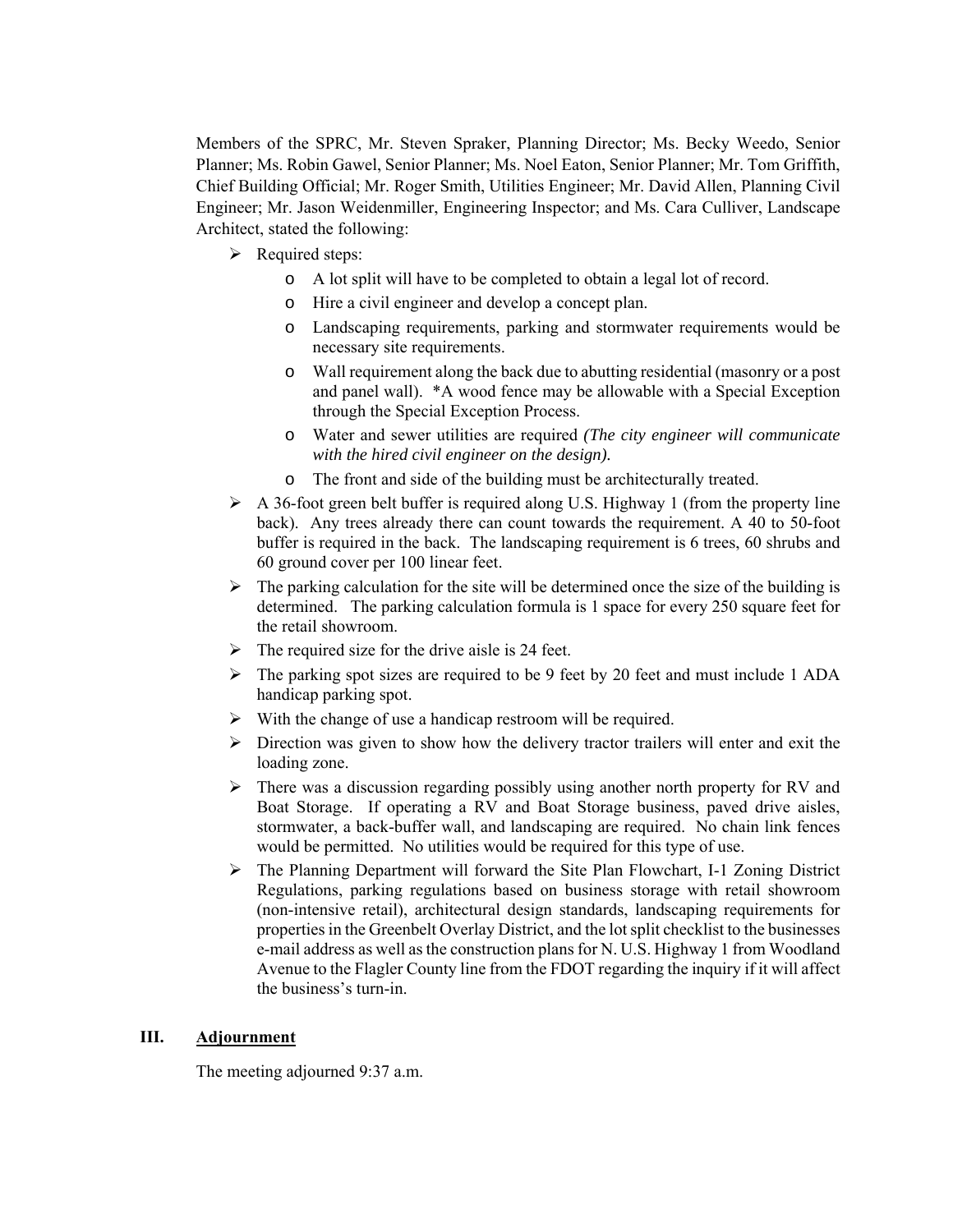The SPRC Meeting commenced at 9:40 a.m. on August 12, 2020.

# **IV. Attendance**

**Applicants:**  Kris Rowley, Zev Cohen & Associates

## **Staff:**

Steven Spraker, Planning Director Shawn Finley, City Engineer and Public Works Director Robin Gawel, Senior Planner (via GoTo Meeting) Noel Eaton, Senior Planner Roger Smith, Utilities Engineer (via GoTo Meeting) David Allen, Planning Civil Engineer Tom Griffith, Chief Building Official Cara Culliver, Landscape Architect Jason Weidenmiller, Engineering Inspector Marcella Miller, Office Manager

# **V. Meeting with Applicants – Scheduled Items for Review**

#### **B. South Ormond Neighborhood Center Gymnasium**

Mr. Steven Spraker, Planning Director, started the conversation and introductions of the City staff and applicants.

Mr. Kris Rowley, Zev Cohen & Associates, provided the following information regarding the South Ormond Neighborhood Center Gymnasium:

- $\triangleright$  Zev Cohen & Associates is working on behalf of the city, who is receiving grant funds to renovate the existing basketball courts at the South Ormond Neighborhood Center Gymnasium and move them from outside to inside a new building detached and sideby-side to the existing gymnasium which will also offer the pickleball sport.
- $\triangleright$  The new building will be 7,500 square feet and is located 7 feet from the existing building.
- $\triangleright$  Other than access through the existing building, sidewalk access is proposed from the existing handicap parking up through the front of the building.
- $\triangleright$  Connection will be made with a wye connection and cleanout to the existing sanitary sewer line that runs in front of the building. Regarding water utilities, the existing waterline requires 2-inch service and will be tapped at the existing line that serves the existing gymnasium behind the meter.
- $\triangleright$  A connection is being proposed to the existing dry-retention system in front of the gymnasium. The project is exempt from St. Johns Water Management System. Mr. Rowley will forward the exemption information over for the project.
- $\triangleright$  It was uncertain if large tournament games would take place at the South Ormond Neighborhood Center Gymnasium.
- $\triangleright$  It was discussed and determined that the storm pipes will not impact the fitness station area.